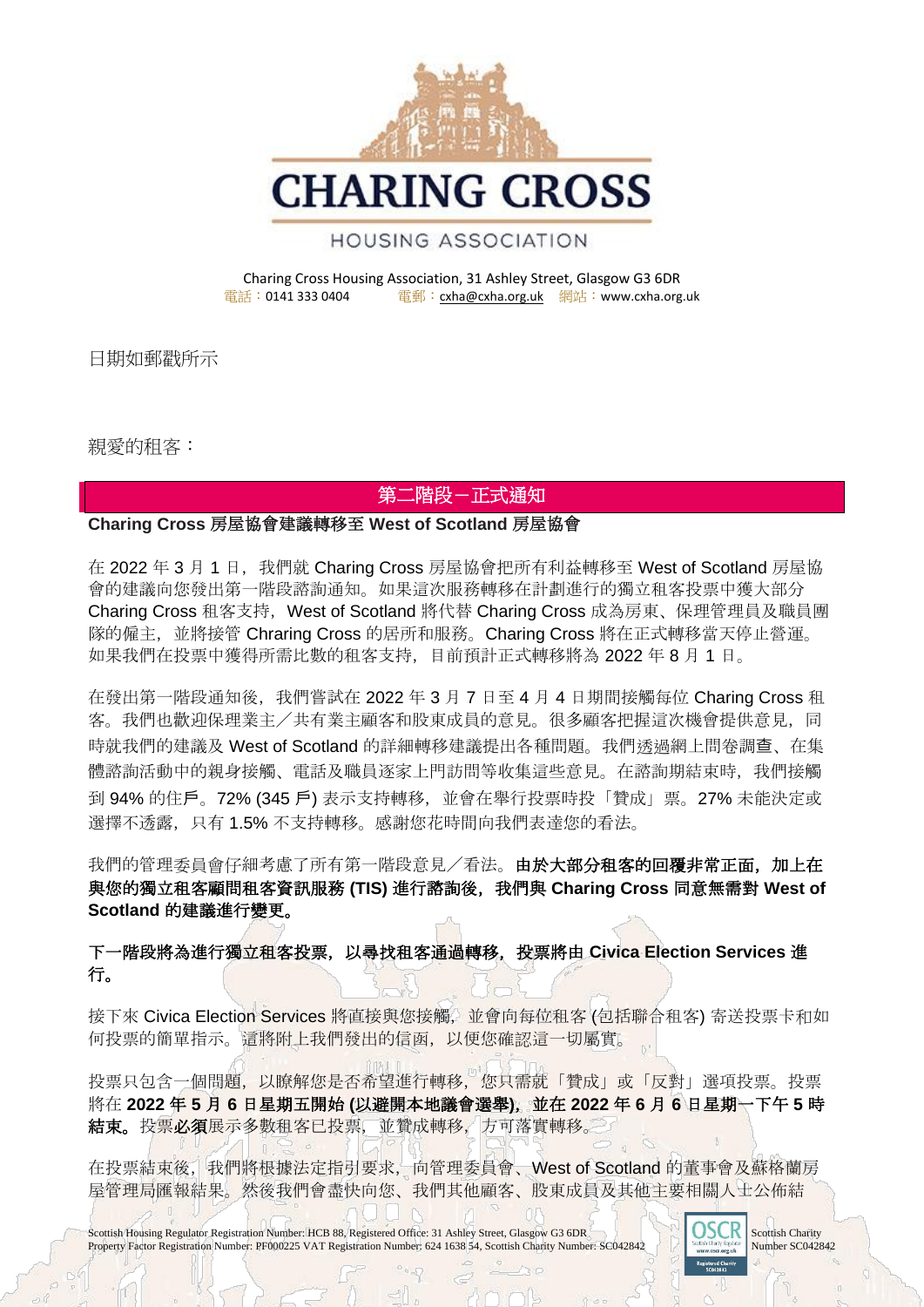

### **HOUSING ASSOCIATION**

#### Charing Cross Housing Association, 31 Ashley Street, Glasgow G3 6DR<br>電話:0141 333 0404 電郵:cxha@cxha.org.uk 網站:www.cxha.org 電郵: [cxha@cxha.org.uk](mailto:cxha@cxha.org.uk) 網站: www.cxha.org.uk

果。如果我們獲得租客投「贊成」票以支持轉移,我們將需要召開兩次 Charing Cross 股東成員特 別全體大會 (SGM) 以通過特別轉移方案,同時在第二次大會上確認方案。我們希望在 2022 年 6 月 /7 月間舉行這兩次會議。如同之前所示,如獲得租客和股東的支持,我們落實轉移的目標日期將 為 2022 年 8 月 1 日。

管理委員會仍然堅定地認為轉移至 West of Scotland 的計劃, 以及我們獲得的轉移承諾, 將可為我 們目前和未來的租客帶來最佳利益。我們的職員團隊支持轉移,也知道自己的工作會安全,同時作 為 West of Scotland 的一部分將可獲得更多機會。但只有租客可以決定作出這次轉變。您的一票舉 足輕重,因此在您收到投票卡時,請花時間投下「贊成」一票。

在開始投票時,我們的本地職員和 West of Scotland 的同事將再次在區內和逐家逐戶作出宣傳,鼓 勵租客投票並提供任何投票的實際協助。如果您有任何問題,請致電 0141 333 0404 或電郵至: [transfer@cxha.org.uk](mailto:transfer@cxha.org.uk)。如果想獲得另一份第一階段通知文件,請致電聯絡我們或從我們的網站: www.cxha.org.uk 下載文件。

租客資訊服務 (TIS) 持續就建議提供獨立租客建議。如想使用此服務,請致電免費電話:**0800 488 0982** 聯絡 TIS。

隨附簡單的通訊,內容包括:

- 總結 West of Scotland 對 Charing Cross 租客的承諾
- 有關 West of Scotland 投資計劃的資訊
- 回答您在第一階段諮詢有的問題。
- 有關如轉移未能落實時各種安排的提醒。

您可於我們的網站:www.cxha.org.uk 或辦公室,索取此信件的烏爾都語 (اردو)、旁遮普語 (ਪੰਜਾਬੀ)、 簡體中文 (简体中文) 及阿拉伯語 (العربية (翻譯版本。

祝安好。

52 Millel

John Mulholland 署理總監

Scottish Housing Regulator Registration Number: HCB 88, Registered Office: 31 Ashley Street, Glasgow G3 6DR Scottish Charity Number: SCO42842 Property Factor Registration Number: PF000225 VAT Registration Number: 624 1638 54, Scottish Charity Number: SC042842